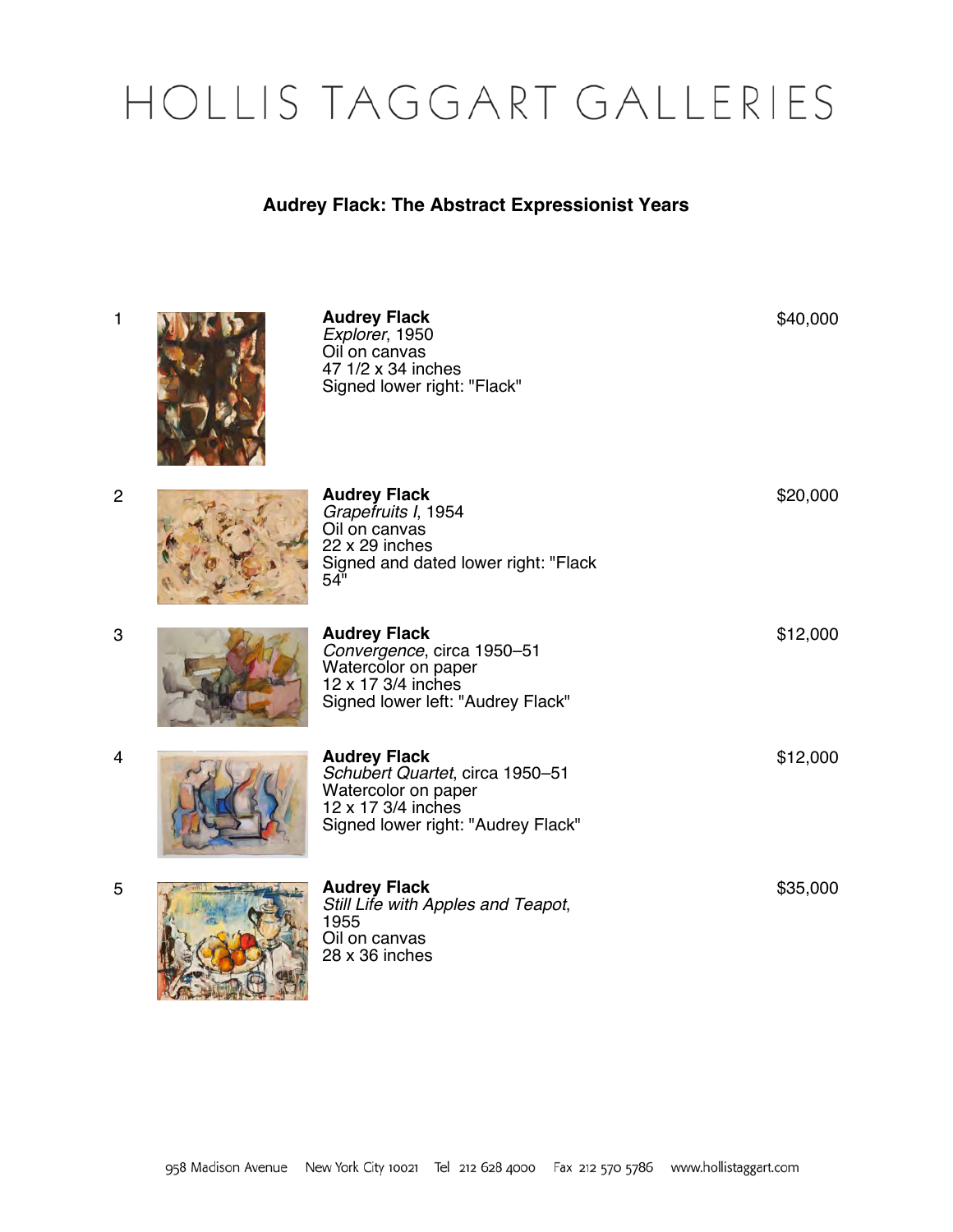| 6              | <b>Audrey Flack</b><br>Lemons, 1955<br>Watercolor on paper<br>14 3/4 x 20 inches<br>Signed and dated lower right: "Flack<br>55"               | \$12,000 |
|----------------|-----------------------------------------------------------------------------------------------------------------------------------------------|----------|
| $\overline{7}$ | <b>Audrey Flack</b><br>Landscape with Sky, 1951<br>Oil on canvas<br>28 x 25 3/4 inches<br>Signed lower left: "Audrey Flack"                   | \$25,000 |
| 8              | <b>Audrey Flack</b><br>Flashback, 1949-50<br>Oil on canvas<br>44 1/2 x 27 3/4 inches                                                          | \$40,000 |
| 9              | <b>Audrey Flack</b><br>Mood Indigo, circa 1950-51<br>Watercolor on paper<br>12 x 17 3/4 inches<br>Signed lower left: "Audrey Flack"           | \$12,000 |
| 10             | <b>Audrey Flack</b><br>Abstract Expressionist Landscape<br>(With Sky), 1951<br>Oil on canvas<br>42 x 33 inches<br>Signed lower right: "Flack" | \$40,000 |
| 11             | <b>Audrey Flack</b><br>Still Life 1951, 1951<br>Gouache on paper<br>23 3/4 x 18 3/4 inches<br>Signed lower right: "Audrey Flack"              | \$25,000 |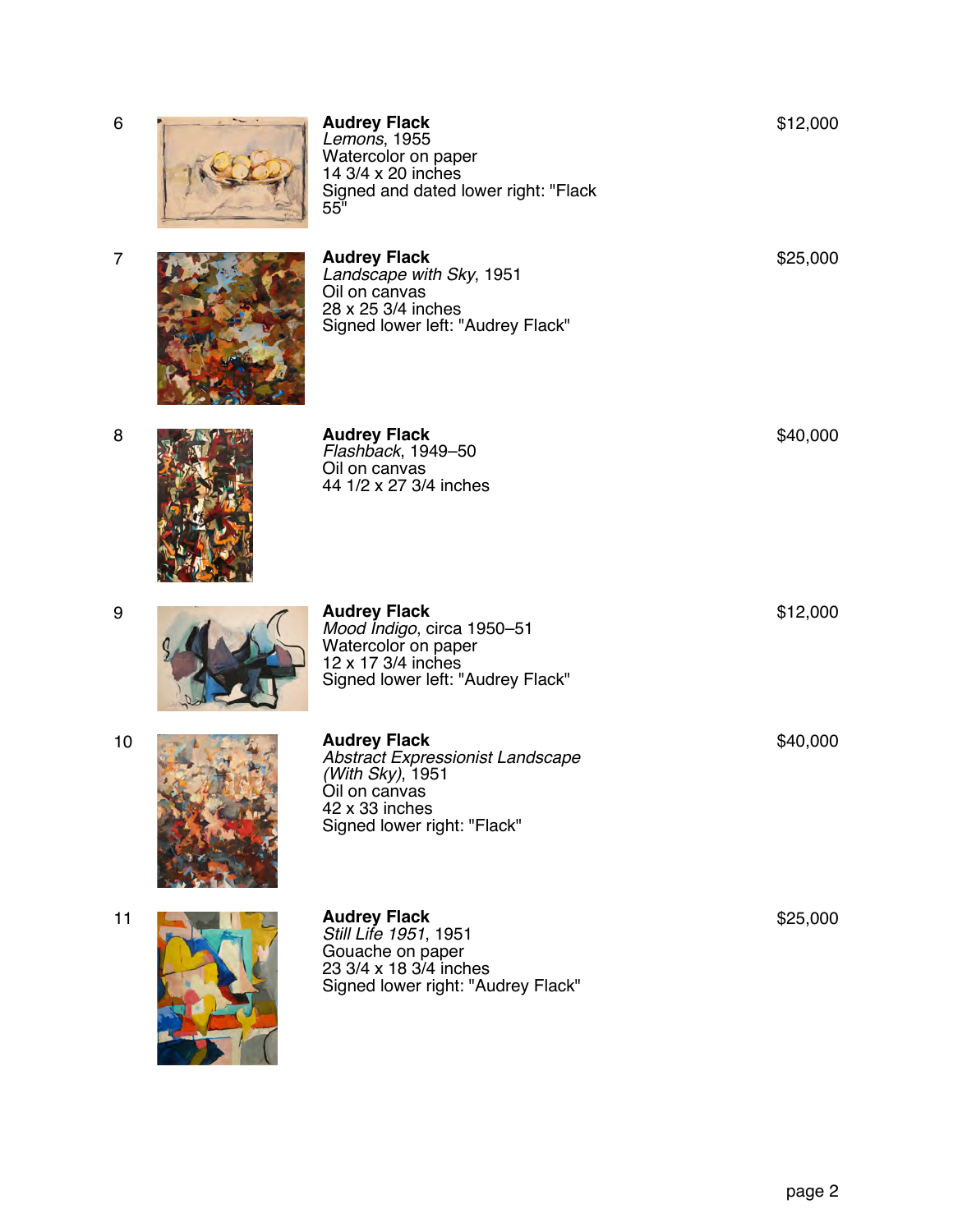| 12 | <b>Audrey Flack</b><br>Passages, 1951<br>Gouache on paper<br>23 3/4 x 18 1/2 inches<br>Signed lower right: "A. Flack"                            | \$25,000  |
|----|--------------------------------------------------------------------------------------------------------------------------------------------------|-----------|
| 13 | <b>Audrey Flack</b><br>Going for Baroque, 1953<br>Oil on canvas<br>25 1/2 x 57 inches<br>Signed lower right: "A. Flack"                          | \$45,000  |
| 14 | <b>Audrey Flack</b><br>Abstract Force II, 1951-52<br>Gouache on paper<br>23 3/4 x 18 1/2 inches<br>Signed lower right: "A. Flack"                | \$25,000  |
| 15 | <b>Audrey Flack</b><br>Daybreak, 1952-53<br>Gouache on paper<br>23 3/4 x 18 3/4 inches<br>Signed lower left: "Audrey Flack"                      | \$25,000  |
| 16 | <b>Audrey Flack</b><br>Abstract Force: Homage to Franz<br>Kline, 1951-52<br>Oil on canvas<br>50 x 72 inches<br>Signed lower left: "Audrey Flack" | \$250,000 |
| 17 | <b>Audrey Flack</b><br>Abstract Expressionist Self-Portrait,<br>1952<br>Oil on canvas<br>40 x 28 inches<br>Signed lower right: "Flack"           | \$28,000  |

page 3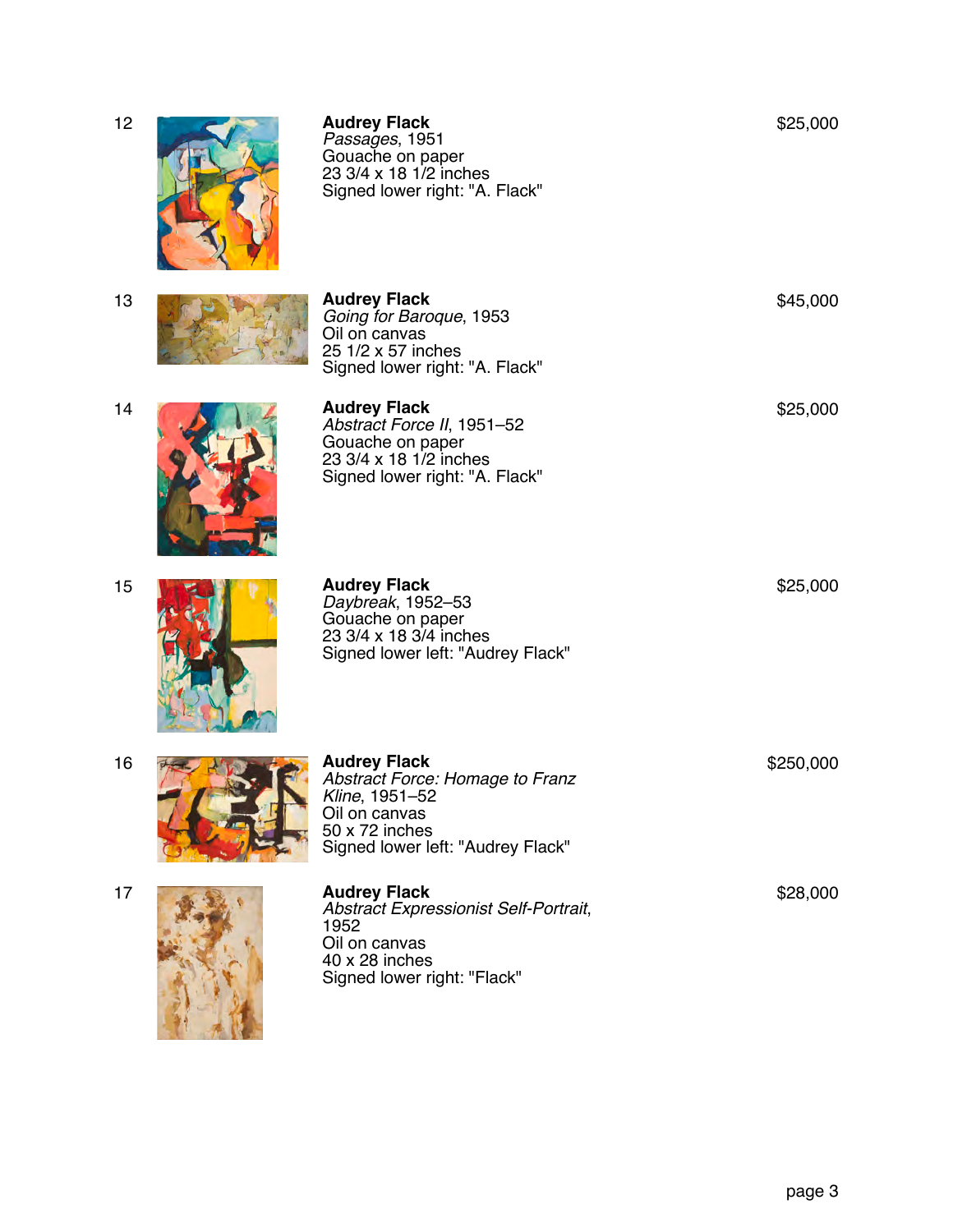| 18 | <b>Audrey Flack</b><br>Grapetruits II, 1953<br>Oil on canvas<br>20 1/2 x 30 inches<br>Signed and dated lower right: "Flack<br>53"                                      | \$25,000 |
|----|------------------------------------------------------------------------------------------------------------------------------------------------------------------------|----------|
| 19 | <b>Audrey Flack</b><br>Abstract for Tomlin, circa 1950-51<br>Oil on canvas<br>44 3/4 x 27 1/2 inches<br>Signed lower right: "Audrey Flack"                             | \$38,000 |
| 20 | <b>Audrey Flack</b><br>Diamonds and Sky, 1951<br>Oil on canvas<br>49 1/2 x 33 1/2 inches<br>Signed lower right: "Flack"                                                | \$45,000 |
| 21 | <b>Audrey Flack</b><br>Figures and Trees for Bill, 1949-50<br>Oil on canvas<br>48 x 28 inches                                                                          | \$30,000 |
| 22 | <b>Audrey Flack</b><br>Abstract Expressionist Landscape<br>(With Clouḋs), 1951<br>Oil on canvas<br>29 1/2 x 40 inches<br>Signed and dated lower right: "Flack /<br>51" | \$35,000 |
| 23 | <b>Audrey Flack</b><br>Grapefruits III, 1953<br>Oil on canvas<br>20 1/4 x 34 inches<br>Signed and dated lower right: "Flack<br>53"                                     | \$25,000 |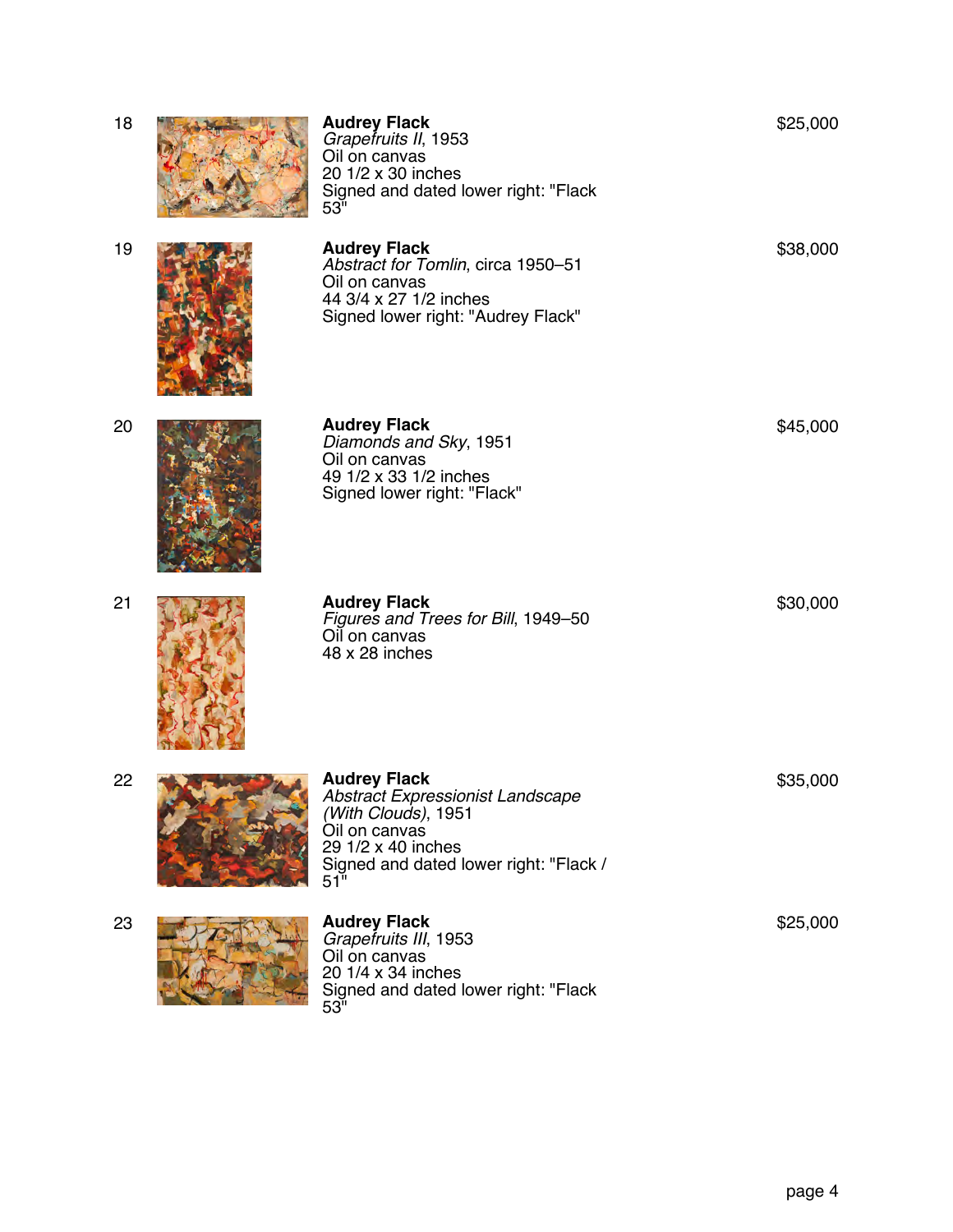| 24 | <b>Audrey Flack</b><br>Fern, 1951<br>Pen, ink, and watercolor on paper<br>13 3/4 x 16 1/2 inches<br>Signed and dated lower right: "Flack<br>51"              | \$10,000 |
|----|--------------------------------------------------------------------------------------------------------------------------------------------------------------|----------|
| 25 | <b>Audrey Flack</b><br>Abstract Expressionist Autumn Sky,<br>1953<br>Oil on canvas<br>$19 \times 26$ inches<br>Signed and dated lower right: "Flack<br>1953" | \$18,000 |
| 26 | <b>Audrey Flack</b><br>Autumn II, 1951-53<br>Gouache and watercolor on paper<br>18 1/2 x 23 1/2 inches<br>Signed lower left: "Audrey Flack"                  | \$12,000 |
| 27 | <b>Audrey Flack</b><br>Pink Efflorescence, 1951-53<br>Gouache on paper<br>18 3/4 x 23 3/4 inches<br>Signed lower left: "Audrey Flack"                        | \$12,000 |
| 28 | <b>Audrey Flack</b><br>Black Graph, 1951<br>Oil on canvas<br>44 x 33 inches<br>Signed and dated lower right: "Flack /<br>51"                                 | \$45,000 |
| 29 | <b>Audrey Flack</b><br>Untitled, 1951<br>Oil on canvas<br>$24 \times 34$ inches<br>Signed and dated on canvas overlap<br>verso: "A. Flack / 1951"            | \$55,000 |
| 30 | <b>Audrey Flack</b><br>Black Galaxy, 1950<br>Ink on paper<br>$12 \times 18$ inches<br>Signed and dated lower right: "Audrey<br>Flack 1950"                   | \$12,000 |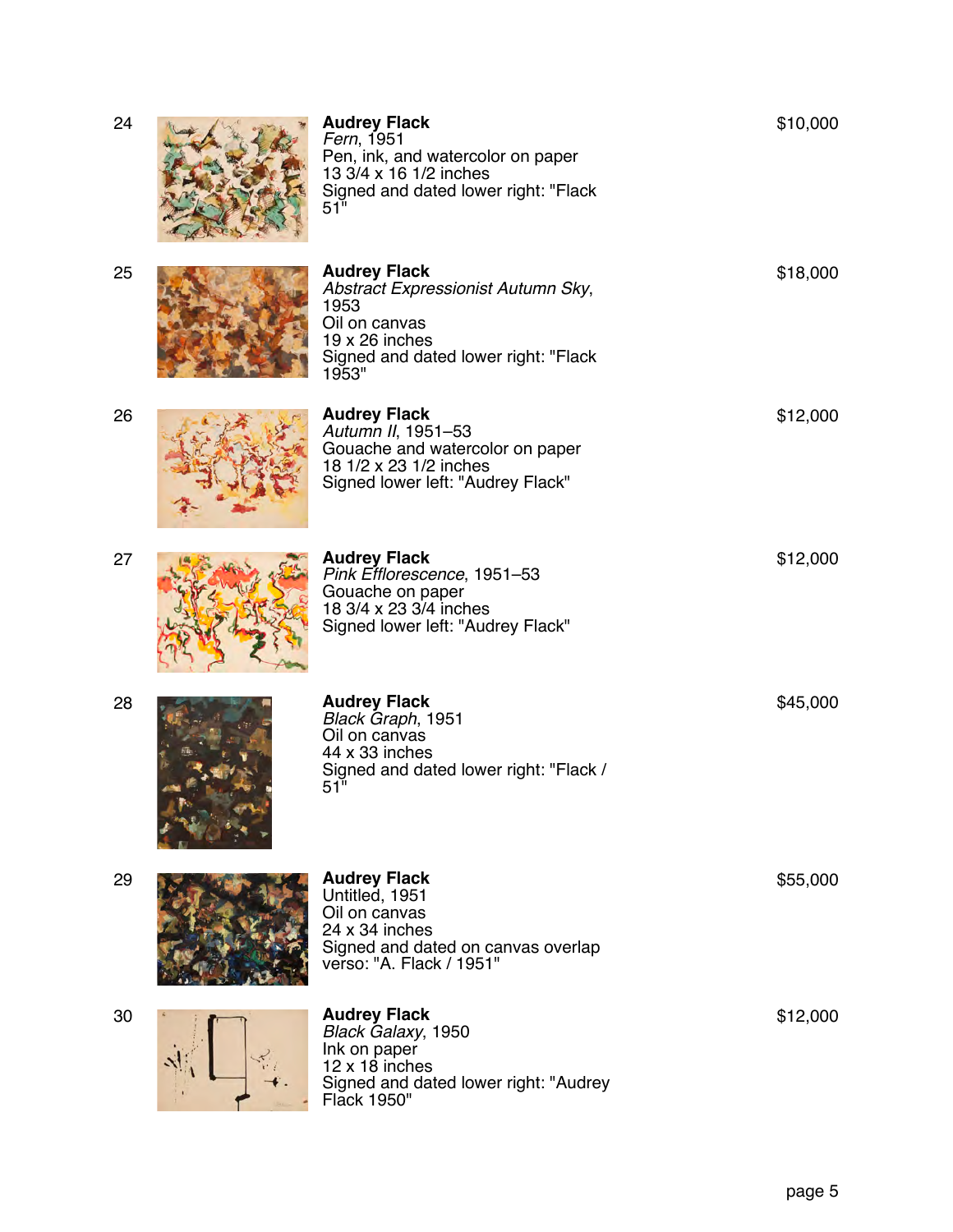| 31 | <b>Audrey Flack</b><br>Catwalk, 1950<br>Gouache on paper<br>$12 \times 18$ inches<br>Signed and dated lower left: "Audrey<br>Flack 1950"                                 | \$18,000 |
|----|--------------------------------------------------------------------------------------------------------------------------------------------------------------------------|----------|
| 32 | <b>Audrey Flack</b><br>Purple Zeus, 1951<br>Pen, ink, gouache, and crayon on<br>paper<br>11 x 14 3/4 inches<br>Signed and dated lower right: "Flack<br>$51$ <sup>"</sup> | \$12,000 |
| 33 | <b>Audrey Flack</b><br>Pink Breath, circa 1950-51<br>Watercolor on paper<br>12 x 17 3/4 inches<br>Signed lower left: "Audrey Flack"                                      | \$15,000 |
| 34 | <b>Audrey Flack</b><br>Le Plein, 1952-53<br>Watercolor on paper<br>12 x 17 3/4 inches<br>Signed lower right: "Audrey Flack"                                              | \$15,000 |
| 35 | <b>Audrey Flack</b><br>Rose Hips, circa 1952-53<br>Watercolor on paper<br>$12 \times 18$ inches<br>Signer lower left: "Audrey Flack"                                     | \$15,000 |
| 36 | <b>Audrey Flack</b><br>Totem, 1949<br>Oil on canvas<br>35 3/4 x 26 1/2 inches<br>Signed lower left: "Audrey Flack"                                                       | \$38,000 |
| 37 | <b>Audrey Flack</b><br>Royal Jello, 1962<br>Oil on canvas<br>9 x 12 inches<br>Signed lower right: "Audrey Flack"                                                         | \$25,000 |